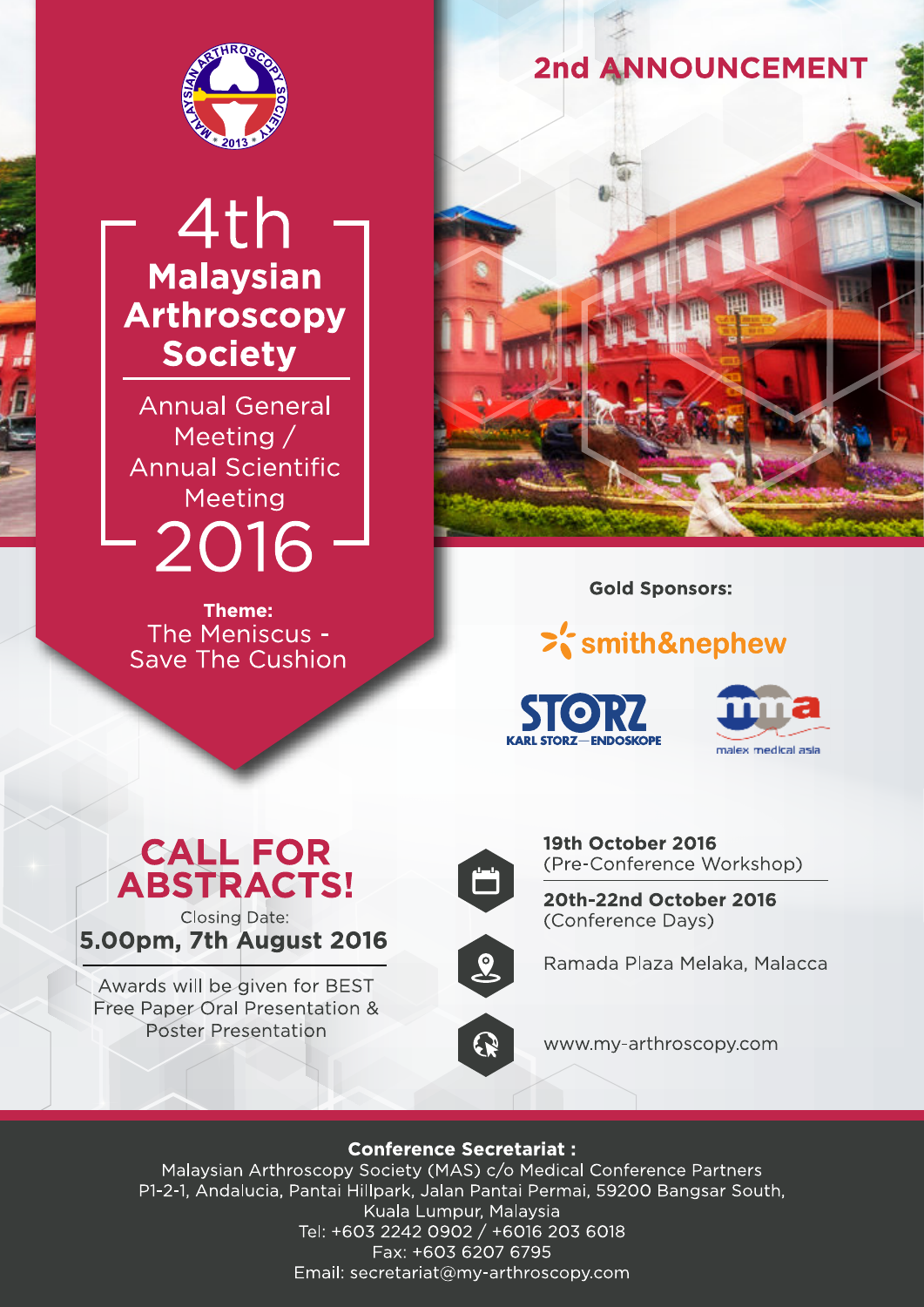# **WELCOME MESSAGE FROM PRESIDENT OF MAS**

Dear MAS members, speakers & participants,

Welcome to the 4th Malaysian Arthroscopy Society Annual General Meeting / Annual Scientific Meeting 2016. It is a great pleasure to have all of you together in the historic city of Malacca. May the spirit of this city enhance our interest in learning the past history of arthroscopic discoveries, its successes and pitfalls in order for us to embark on making future history in this fraternity.

I hope this meeting will also foster a strong academic and social relationship amongst the members specifically and with the regional and international faculty members generally. May it be a conducive avenue for all of us to satisfy our thirst for scientifically proven knowledge and skills with open hearted discussions and constructive criticism while enjoying the ambient environment of friendship in this beautiful ancient city of Malacca.

My deepest gratitude to the organising committee who has worked relentlessly to bring in the excellent program and I hope that all of us will benefit greatly from this wonderful meeting.

Warm welcome & regards,

Prof Dr Wan Hazmy Che Hon President Malaysian Arthroscopy Society

## **MALAYSIAN ARTHROSCOPY SOCIETY COUNCIL MEMBERS**

President Prof Dr Wan Hazmy Che Hon

Vice President Col (R) Dr Vejayan Rajoo

**Secretary** Dr Harjeet Singh

Assistant Secretary Dr Shamsul Iskandar Hussein

**Treasurer** Col (R) Dr Azmi Abdul Latif

**Exco** Dr Siti Hawa Tahir Brig Gen Dato' Dr Mohammad Amiruddin Hamdan

Advisors Datuk Dr Mohd Asri Abd Ghapar Dr Hishamudin Masdar

Auditors Dr Charanjeet Singh Col (R) Dr Kok Choong Seng

#### Regional Representatives

- Dr Soon Chee Khian (North)
- Assoc Prof Dr Mohamad Khairuddin Abdul Wahab (Central)
- Brig Gen Dr Muhamad Fuad Daud (South)
- Dr Tengku Muzaffar Tengku Shihabudin (East Coast)
- Dr Richard Chen (East Malaysia)

## **WELCOME MESSAGE FROM ORGANISING CHAIRMAN OF 4th MAS ASM 2016**

As the organising chairman of the 4th Malaysian Arthroscopy Society Annual General Meeting / Annual Scientific Meeting 2016, I warmly welcome all of you with our Malay wishes "Selamat Datang" to this meeting which is going to be held in the most historical state of Malaysia – Malacca.

Malaysian Arthroscopy Society is always moving forward for the betterment of our orthopaedic sport fraternity within our country and neighboring countries. The theme 'The Meniscus - Save The Cushion' signifies the importance of preserving the knee meniscus. Our Scientific Committee headed by Brig Gen (Dr) Muhamad Fuad Daud has come up with a very comprehensive scientific programme, starting from basic to the latest update in meniscus management. These issues will be covered by a group of eminent speakers. Knowing that sport rehabilitation is crucial in determining the management outcome, a concurrent programme is also designed to focus on this matter.

We look forward to having potential researchers use this meeting as a platform to share their research findings through scientific paper and poster presentation which complement the knowledge enhancement.

Hope to see all of you in Malacca!

Sincerely,

# Assoc Prof Dr Mohamad Khairuddin Abdul Wahab

Organising Chairman 4th Malaysian Arthroscopy Society Annual Scientific Meeting 2016

# **4th MAS ASM 2016 COMMITTEE**

Organising Chairman Assoc Prof Dr Mohamad Khairuddin Abdul Wahab

# Co-Organising Chairman

Brig Gen Dato' Dr Mohammad Amiruddin Hamdan

**Treasurer** Col (R) Dr Azmi Abdul Latif

Scientific Chairman

Brig Gen Dr Muhamad Fuad Daud

#### Scientific Committee

Dr Fakhrizzaki Shamsul Baharain

- Dr Harjeet Singh
- Dr Khairullina Khalid
- Dr Mohamad Razip Sirat
- Assoc Prof Dr Mohd Nizlan Mohd Nasir
- Dr Rozaiman Ebrahim
- Dr Shamsul Iskandar Hussein
- Dr Siti Hawa Tahir
- Dr Sivalingam Raja Gopal Dr Zulkifli Hassan
-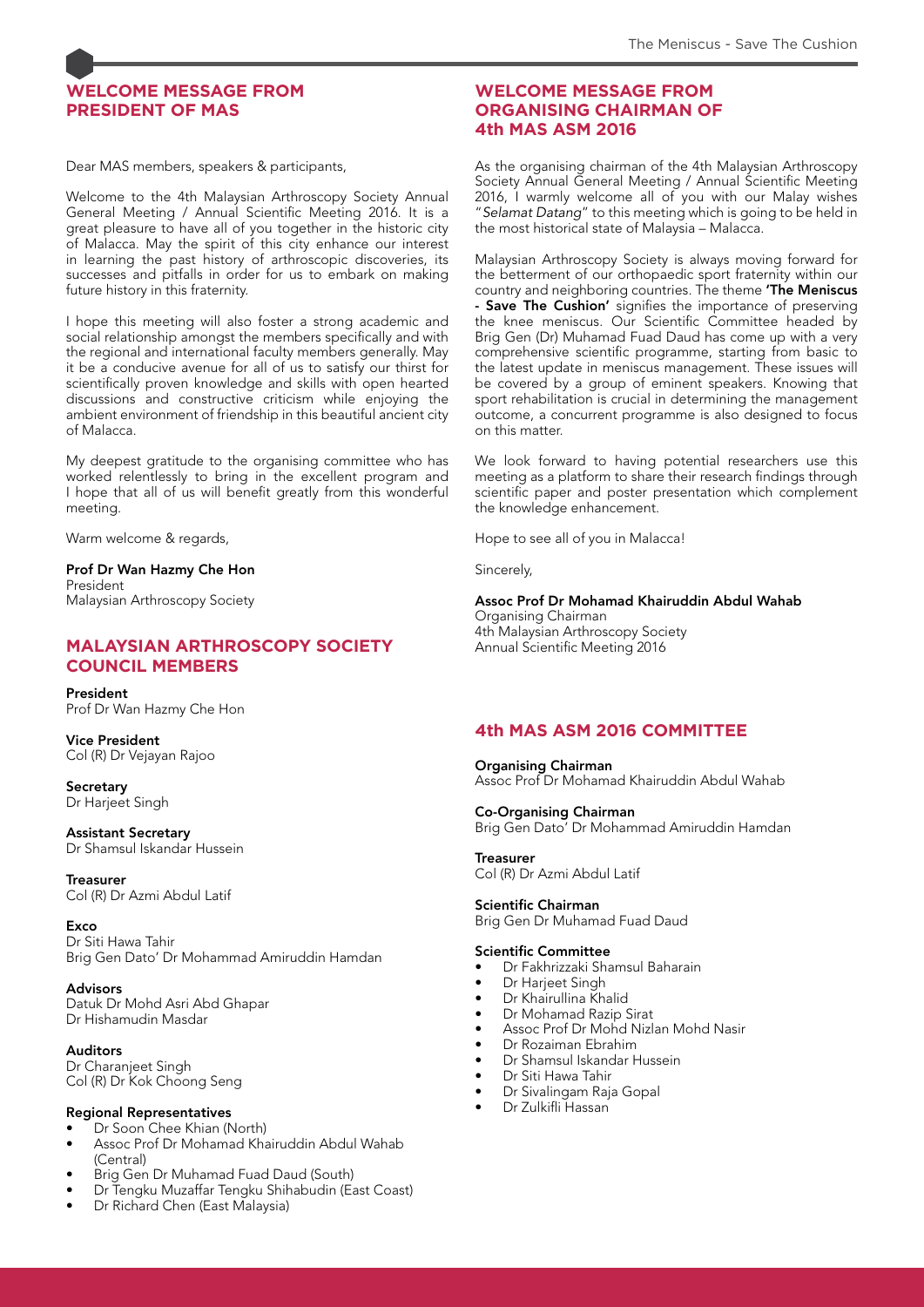## **Pre-Conference Day Workshop** - 19th October 2016 (Wednesday)

| Time |      | LECTURE HALL A                    | <b>LECTURE HALL B</b>                                                             |  |
|------|------|-----------------------------------|-----------------------------------------------------------------------------------|--|
| 0800 | 1800 | <b>REGISTRATION COUNTER OPENS</b> |                                                                                   |  |
| 0830 | 1000 | Pre-conference Workshop 1         | <b>Musculoskeletal Ultrasound Workshop</b>                                        |  |
|      |      |                                   | Focusing On Meniscus & Related Structures.<br>• Refer to page 3 for more details. |  |
| 1000 | 300  | Available                         |                                                                                   |  |
| 1300 | 1400 | <b>LUNCH</b>                      |                                                                                   |  |
| 1400 | 1700 | Pre-conference Workshop 2         | <b>Musculoskeletal Ultrasound Workshop</b>                                        |  |
|      |      | Available                         | Focusing On Meniscus & Related Structures.                                        |  |
| 1700 | 1800 |                                   | Refer to page 3 for more details.                                                 |  |
| 1800 | 1900 | <b>MAS COUNCIL MEETING</b>        |                                                                                   |  |

# **Conference Day 1 Programme** - 20th October 2016 (Thursday)

| Time         |      | <b>LECTURE HALL A</b>                                        | <b>LECTURE HALL B</b>                                          |  |
|--------------|------|--------------------------------------------------------------|----------------------------------------------------------------|--|
| 0700         | 1800 |                                                              | <b>REGISTRATION COUNTER OPENS</b>                              |  |
| 0800         | 0900 | <b>ICL 1 - Meniscus 1</b>                                    | ICL 2 - Knee: PCL                                              |  |
|              |      | The Meniscus: How Is It Important                            | Understanding The PCL And PLC - Function And<br>Dysfunction    |  |
|              |      | Meniscus Root Tear: Diagnosis & Treatment                    | Isolated Ligamental And Bony PCL Injury                        |  |
|              |      | RAMP Lesion: Incidence And Management                        | Osteotomy In PCL And Combined Injury                           |  |
|              |      | Discoid Meniscus: Tear Management                            | Reconstructive Strategies In PCL-PLC Combined<br>Injury.       |  |
|              |      | Q & A Session                                                | Q & A Session                                                  |  |
| 0900         | 0930 |                                                              | <b>Opening Ceremony</b>                                        |  |
| 0930         | 1000 | <b>Keynote Lecture</b>                                       |                                                                |  |
| 1000         | 1030 | TEA BREAK / EXHIBIT VISIT                                    |                                                                |  |
|              |      |                                                              | Symposium 1 - Meniscus Update                                  |  |
|              |      | Meniscus And ACL: Long Term Results After ACL Reconstruction |                                                                |  |
| 1030         | 1200 | Meniscus Scaffold And MAT - When And Why?                    |                                                                |  |
|              |      | Combined Surgeries Associated With MAT                       |                                                                |  |
|              |      | Long Term Results Of Meniscus Scaffold                       |                                                                |  |
|              |      | Q & A Session                                                |                                                                |  |
| 1200         | 1230 | <b>SPONSORED LUNCH SYMPOSIUM 1</b>                           |                                                                |  |
| 1230         | 1400 | <b>LUNCH / EXHIBIT VISIT</b>                                 |                                                                |  |
|              | 1500 | <b>Relive Surgery</b>                                        | <b>Sport Rehabilitation Workshop</b>                           |  |
| 1400         |      |                                                              | Introduction To Knee Rehabilitation Modality                   |  |
|              |      | Relive Surgery 1 - Meniscus Root Repair                      | The Options Of Modality in Knee Rehabilitation                 |  |
|              | 1600 |                                                              | Technique And Principles of Knee Rehabilitation                |  |
| 1500         |      | Relive Surgery 2 - Meniscosynovial Repair                    | Practical Session - Rehabilitation Modalities &<br>Evaluations |  |
| 1600         | 1630 | <b>TEA BREAK / EXHIBIT VISIT</b>                             |                                                                |  |
| 1630         | 1730 | <b>Free Paper Oral Presentation</b>                          |                                                                |  |
| 1730         | 1900 | <b>MAS AGM</b>                                               |                                                                |  |
|              |      |                                                              |                                                                |  |
| 2000 onwards |      |                                                              | <b>FACULTY APPRECIATION DINNER (By Invitation Only)</b>        |  |

#### Relive Surgery :

For the first time, MAS is introducing Relive Surgery. A relive surgery is a playback video sharing our renowned speakers performing a surgery. The video will be accompanied by commentary on the procedure.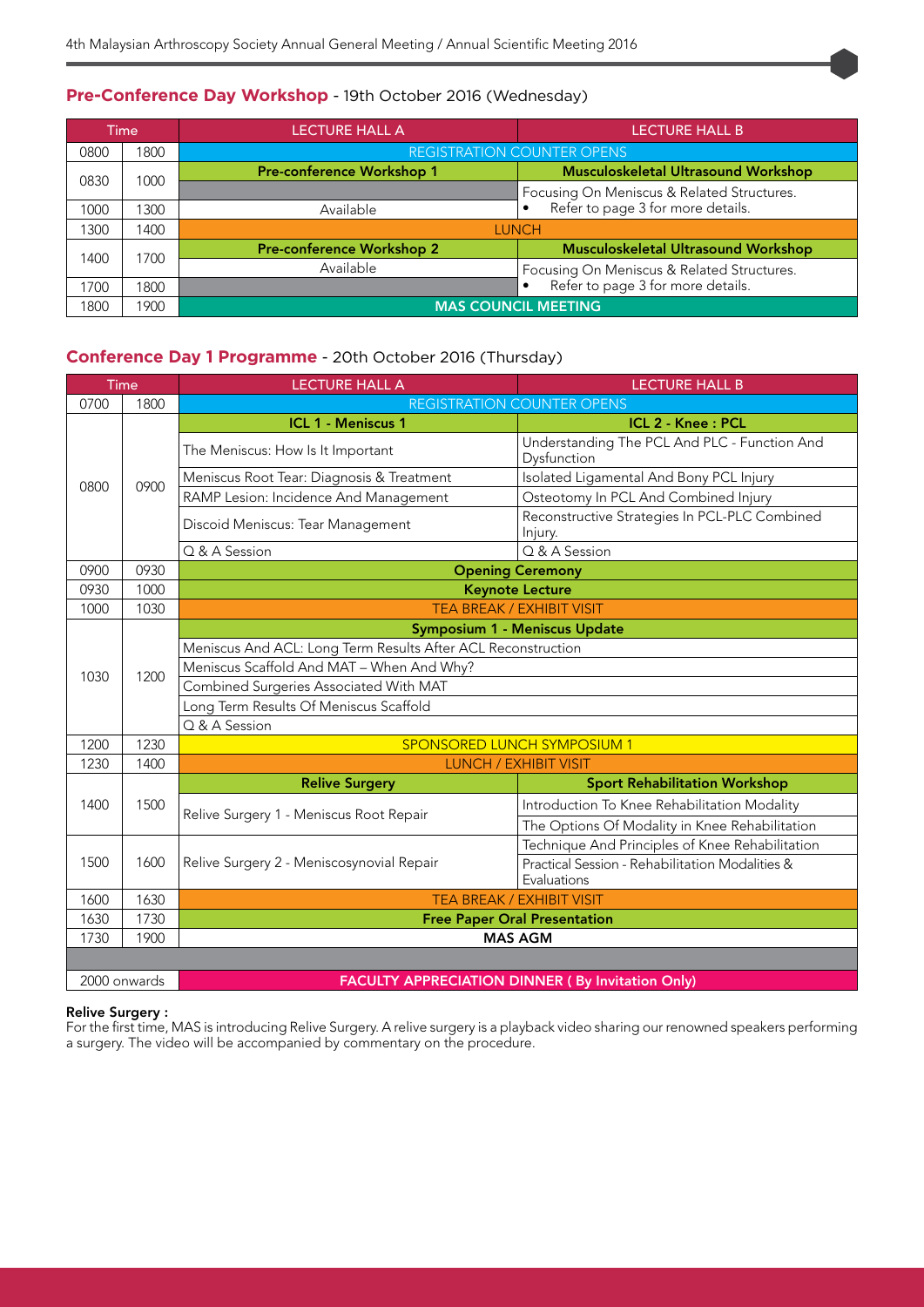| Time         |              | <b>LECTURE HALL A</b>                                            | <b>LECTURE HALL B</b>                                                                                                                                                        |  |
|--------------|--------------|------------------------------------------------------------------|------------------------------------------------------------------------------------------------------------------------------------------------------------------------------|--|
| 0700         | 1800         |                                                                  | <b>REGISTRATION COUNTER OPENS</b>                                                                                                                                            |  |
| 0800         |              | <b>ICL 3 - Meniscus 2</b>                                        | <b>ICL 4 - Knee</b>                                                                                                                                                          |  |
|              |              | MRI Of The Meniscus                                              | Biomechanics And Anatomy Of Meniscus                                                                                                                                         |  |
|              | 0900         | Meniscus Extrusion-Current Concepts                              | Evolution Of Implant In Meniscus Repair                                                                                                                                      |  |
|              |              | Repair Of Radial Tear                                            | All Inside Repair Technique Of Meniscus                                                                                                                                      |  |
|              |              | Degenerative Meniscus Tear                                       | Implant Vs Implantless Technique. Why I Choose This Way?                                                                                                                     |  |
|              |              | Q & A session                                                    | $Q$ & A session                                                                                                                                                              |  |
| 0900         | 0930         | <b>Plenary 1</b>                                                 |                                                                                                                                                                              |  |
|              |              | Meniscus Root Tear: Diagnosis, Repair Technique & Results        |                                                                                                                                                                              |  |
| 0930         | 1000         | <b>Plenary 2</b>                                                 |                                                                                                                                                                              |  |
|              |              | Meniscus Allograft Transplant: Indications And Long Term Results |                                                                                                                                                                              |  |
| 1000         | 1030         |                                                                  | TEA BREAK / EXHIBIT VISIT                                                                                                                                                    |  |
|              |              | Symposium 2 - Meniscus Revisited- Crossfire                      |                                                                                                                                                                              |  |
| 1030         | 1100         | Crossfire 1: Complex Meniscus Tear                               |                                                                                                                                                                              |  |
|              |              | Meniscectomy Vs Repair                                           |                                                                                                                                                                              |  |
| 1100         | 1130         | Crossfire 2: Meniscus Tear In Elite Athletes                     |                                                                                                                                                                              |  |
|              |              | Meniscectomy Vs Repair                                           |                                                                                                                                                                              |  |
| 1130         | 1200         | Q & A Session                                                    |                                                                                                                                                                              |  |
| 1200         | 1230         | <b>SPONSORED LUNCH SYMPOSIUM 2</b>                               |                                                                                                                                                                              |  |
| 1230         | 1430         | <b>LUNCH / EXHIBIT VISIT</b>                                     |                                                                                                                                                                              |  |
|              | 1530<br>1630 | <b>Relive Surgery</b>                                            | <b>Fitness Workshop</b>                                                                                                                                                      |  |
| 1430         |              | Relive Surgery 3 - Meniscus Allograft Transplant                 | The objectives of this workshop are: -<br>To encouragre an active lifestyle among the<br>participants                                                                        |  |
| 1530         |              | Relive Surgery 4 - Meniscus Scaffold Implantation                | To educate those at risk on the disease<br>$\bullet$<br>prevention approach<br>To provide counselling and consultancy on how<br>$\bullet$<br>to maintain a healthy lifestyle |  |
| 1630         | 1700         | <b>TEA BREAK / EXHIBIT VISIT</b>                                 |                                                                                                                                                                              |  |
| 1700         | 1830         | <b>Free Paper Oral Presentation</b>                              |                                                                                                                                                                              |  |
|              |              |                                                                  |                                                                                                                                                                              |  |
| 2000 onwards |              |                                                                  | <b>CONFERENCE DINNER</b>                                                                                                                                                     |  |

# **Conference Day 2 Programme** - 21st October 2016 (Friday)

# **Conference Day 3 Programme** - 22nd October 2016 (Saturday)

| Time                             |      | <b>LECTURE HALL A</b>                                                          | <b>LECTURE HALL B</b>                                                                             |  |
|----------------------------------|------|--------------------------------------------------------------------------------|---------------------------------------------------------------------------------------------------|--|
| 0700                             | 1300 | <b>REGISTRATION COUNTER OPENS</b>                                              |                                                                                                   |  |
| 0800                             | 0900 | <b>ICL 5 - Knee: ACL Reconstruction</b>                                        | ICL 6 - Knee : Patellar Femoral                                                                   |  |
|                                  |      | ACL Femoral Tunnel Placement: What Is Ideal?                                   | Surgical Intervention For First Time Patellofemoral<br>Dislocators In Paediatrics And Adolescents |  |
|                                  |      | How To Avoid Intra-Operative Complications In ACL<br>Reconstruction            | Indications And Methods Of Tibial Tubercle<br>Osteotomy In MPFL Reconstruction                    |  |
|                                  |      | ACL Revision: Everything You Want To Know                                      | Trochleoplasty In Patellofemoral Instability                                                      |  |
|                                  |      | ACL Re-injury After Return To Competitive Sports:<br>Predictors And Prevention | Return To Play In Athletes After Patella Stabilization<br>Surgery                                 |  |
|                                  |      | Q & A session                                                                  | Q & A session                                                                                     |  |
| <b>Plenary 3</b><br>0900<br>0930 |      |                                                                                |                                                                                                   |  |
|                                  |      | Meniscus Tear: Past, Present & Future                                          |                                                                                                   |  |
|                                  | 1030 | <b>Relive Surgery</b>                                                          |                                                                                                   |  |
| 0930                             |      | Relive Surgery 5 - Arthroscopic Popliteus Reconstruction                       |                                                                                                   |  |
| 1030                             | 1100 | <b>TEA BREAK / EXHIBIT VISIT</b>                                               |                                                                                                   |  |
| 1100                             | 1230 |                                                                                | <b>Symposium 3 - Knee</b>                                                                         |  |
|                                  |      | Remant Preservation ACLR: Why And How                                          |                                                                                                   |  |
|                                  |      | Treatment Of PCL And PLC Injury: Techniques And My result                      |                                                                                                   |  |
|                                  |      | ALL Injury: Diagnosis And Treatment                                            |                                                                                                   |  |
|                                  |      | PFJ Pain: How I Treat Them                                                     |                                                                                                   |  |
|                                  |      | Early OA In Adult: My Treatment Approach                                       |                                                                                                   |  |
|                                  |      |                                                                                | Q & A Session                                                                                     |  |
| 1230                             | 1300 | <b>CLOSING CEREMONY</b>                                                        |                                                                                                   |  |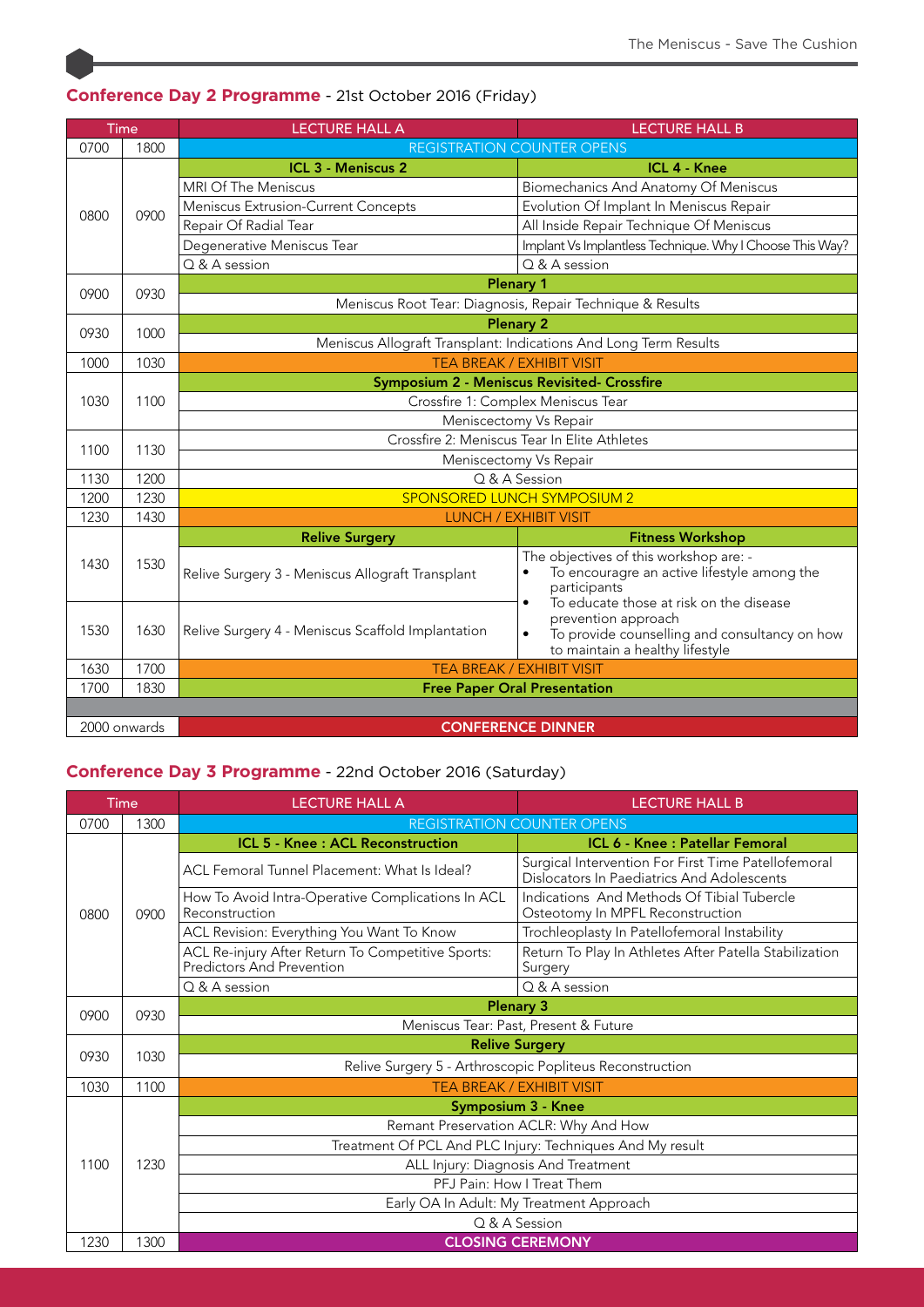

# **Musculoskeletal Ultrasound Workshop - Focusing on Meniscus & Related Structure**

|                                                                                                                                               |                                                                                                                        | <b>Time</b> | <b>Description</b>                                                                                                                                                                                                            |  |
|-----------------------------------------------------------------------------------------------------------------------------------------------|------------------------------------------------------------------------------------------------------------------------|-------------|-------------------------------------------------------------------------------------------------------------------------------------------------------------------------------------------------------------------------------|--|
| Date:                                                                                                                                         |                                                                                                                        | 0800 - 0830 | Registration                                                                                                                                                                                                                  |  |
| 19th October 2016                                                                                                                             | Time:<br>8.00am - 6.00pm                                                                                               | 0830 - 0845 | Welcome Address                                                                                                                                                                                                               |  |
| (Wednesday)                                                                                                                                   |                                                                                                                        | 0845 - 0915 | MSK Basics & Knobology                                                                                                                                                                                                        |  |
|                                                                                                                                               |                                                                                                                        | 0915 - 0945 | Knee/Meniscus: Normal MRI Vs<br><b>Ultrasound Correlation</b>                                                                                                                                                                 |  |
| <b>Venue:</b>                                                                                                                                 | * Must register for<br>main conference to<br>join the workshop                                                         | 0945 - 1000 | Tea Break                                                                                                                                                                                                                     |  |
| Level 7,                                                                                                                                      |                                                                                                                        | 1000 - 1030 | Knee/Meniscus: Sono-anatomy                                                                                                                                                                                                   |  |
| Ramada Plaza,<br>Melaka                                                                                                                       |                                                                                                                        | 1030 - 1100 | Ultrasound Meniscus &<br>Related Structure: Normal                                                                                                                                                                            |  |
| <b>Target Audience</b><br>Sports Physician & Sport Medicine Trainee<br>Orthopaedic Surgeon & Orthopaedic Trainee                              | Rehabilitation Physician & Rehabilitation Medicine Trainee<br>Radiologist with musculoskeletal interest & Trainee in   | 1100 - 1300 | Hands-on Live Knee Scan:<br>• Suprapatella & Infrapatella Area<br>Collateral Ligaments (MCLLCL, Popliteus)<br>Meniscus (LM/MM - AHàPH)<br>Knee Bursa - Pes Anserine<br>Muscles - Hamstring, Gastrocnemius,<br>Quadriceps, ITB |  |
| Diagnostic Imaging Medicine                                                                                                                   |                                                                                                                        | 1300 - 1400 | Lunch Break                                                                                                                                                                                                                   |  |
| musculoskeletal issues                                                                                                                        | Specialist/Doctors/General Practitioner with interest in<br>Radiographer with ultrasound musculoskeletal interest      | 1400 - 1430 | Knee/Meniscus: Pathology/Procedure MRI<br>Vs Ultrasound Correlation                                                                                                                                                           |  |
| ٠                                                                                                                                             | Physiotherapist, medical assistants and nurse practitioners                                                            | 1430 - 1500 | Knee/Meniscus: Sono-pathology/Procedure                                                                                                                                                                                       |  |
| ultrasound applications.                                                                                                                      | interested in improving knowledge in musculoskeletal                                                                   | 1530 - 1600 | Injection Technique Around The Knee                                                                                                                                                                                           |  |
| <b>Description of workshop</b><br>After completing this activity, the participant will be able to do<br>the following:<br>ultrasound imaging. | Explain the capabilities and limitations of musculoskeletal<br>Identify normal anatomy of the meniscus and its related | 1600 - 1730 | Hands-on Live Knee Scan:<br><b>Meniscal Degeneration</b><br>Meniscal Cyst & Baker's Cyst<br>Meniscal Tear & Menisco-Capsular Injury<br>Meniscal Tear & MCL Injury<br>$\bullet$<br>Post Meniscectomy<br>Post Meniscal Repair   |  |

- Identify normal anatomy of the meniscus and its related structure visualized during musculoskeletal ultrasound imaging.
- Identify sonographic appearance of commonly seen
- pathology of the knee (focusing on the meniscus). • Describe techniques and protocols for performing musculoskeletal ultrasound examinations of the knee.
- Describe the dynamic maneuvers employed to evaluate for meniscal assessment.
- Better perform and/or interpret MSK ultrasound examinations.
- Optimize ultrasound machine settings for diagnostic and interventional techniques.

# \*Only limited to **50 PARTICIPANTS**

1730 -1800 Closing Remark

• Post Meniscal Transplant/Implant • US guided Injection Technique - Knee

First Come First Serve Basis!